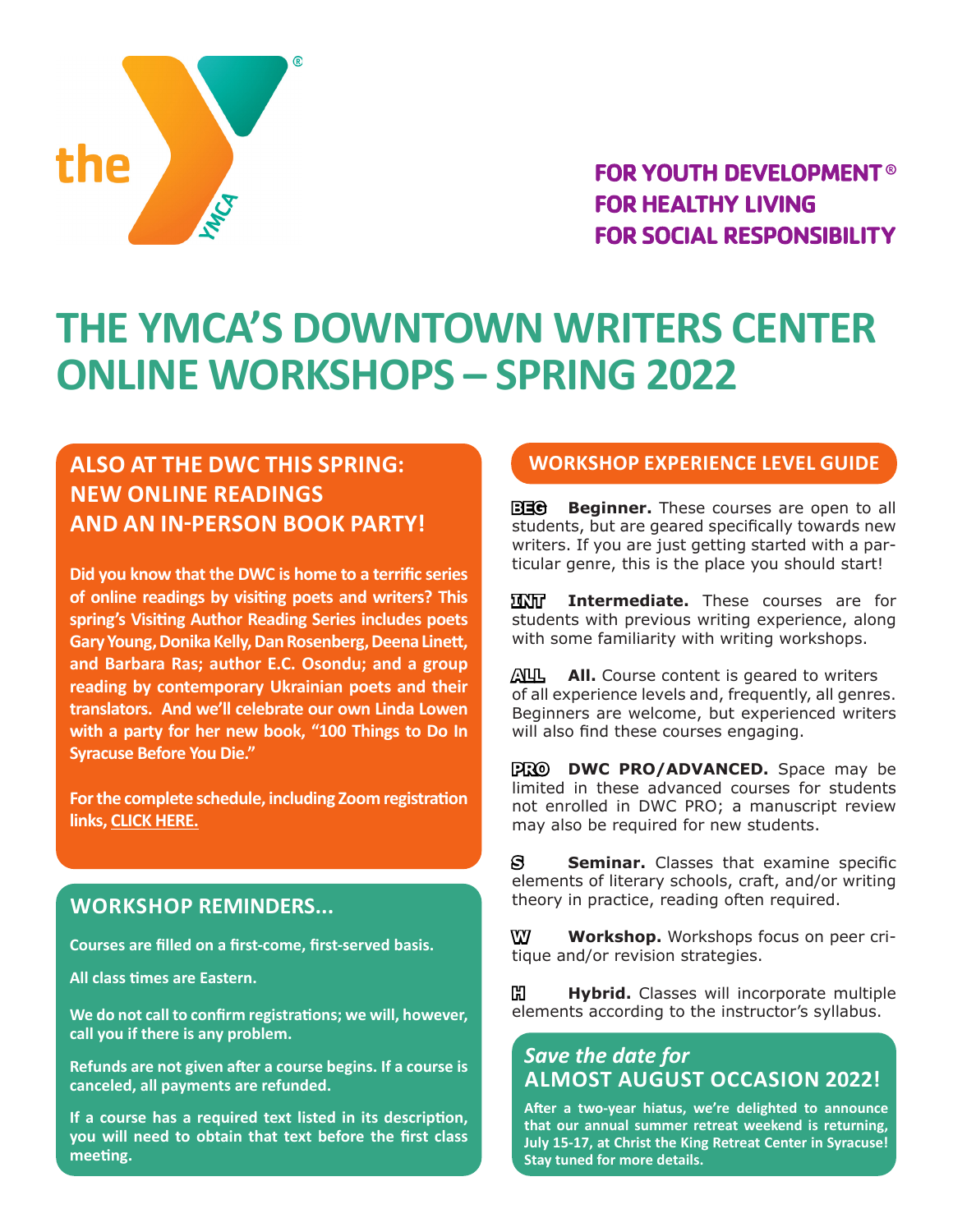# **SPRING 2022 ONLINE WRITING COURSES**

**UNLESS OTHERWISE NOTED, ALL TIMES ARE EASTERN AND P.M.**

#### **POETRY COURSES**

**ALL - H Mining the Marvelous** *with Thomas Townsley. Tuesdays, 6:00-8:00. 8 weeks, starting April 26.* Surrealism taps into the subconscious mind to access the "marvelous," an altered sense of reality, perceived with intensity, as in certain dreams. We will read and discuss poems by the first-generation surrealists and their successors, then explore for ourselves the creative techniques they used to generate "marvelous images."

**ALL - H Writing the Narrative Poem** *with Gloria Heffernan. Mondays, 5:30-7:30. 6 weeks, starting April 25.* In this workshop, we will read, write, and share poems that tell stories. We will explore narrative voice, creating tension, what to leave in and what to leave out, and how to use the techniques of poetry (metaphor, symbol, sound...) to write poems that tell moving and memorable stories.

**ALL - H Image and Sentence** *with David Ruekberg. Tuesdays, 6:00-8:00. 8 weeks, starting April 26.* A poetic image is a kind of epiphany, yet poems are made of sentences stretched out over time. We'll look at the way words, lines, and sentences prepare the way for moments of increased awareness. We will discuss student poems, noticing how they work, versus "fixing" them.

**ALL - H The Short Poem** *with Christopher Citro. Wednesdays, 6:00-8:00. 8 weeks, starting April 27.* "But who would believe such a thing? / To build a house out of paper and then abandon it" (Mary Ruefle, "Wasps' Nest"). We'll explore the challenges and joys of making a poem happen in fewer than 14 lines. We'll discuss short poems old and new, and then use prompts to inspire our own writing.

**PRO - W DWC PRO Poetry Workshop** *with Dan Rosenberg. Wednesdays, 6:00-8:30. 8 weeks, starting April 27.* This workshop is for experienced poets whose goal is publication, focused on strong peer critique. Limited space is available for DWC PRO graduates and other advanced poetry students. Call 474.6851 x380 for details.

**PRO = H Beginnings and Endings** with Philip *Memmer. Thursdays, 6:00-7:30. 8 weeks, starting April 28.* A poem's beginning and ending are its most crucial moments...a flat beginning risks losing the reader, while a weak ending reduces the impact of everything before it. We'll dig into what helps a poem leap into action, and then stick the landing, revising our poems and learning from the masters.

#### **NONFICTION COURSES**

*(For more nonfiction opportunities, see our Cross-Genre courses!)*

**ALL - W The Spring Flow** *with Georgia Popoff. 8 weeks. Two sections: Wednesdays, 6:00-8:00, 8 weeks, starting April 27; or Thursdays, 1:00-3:00, 8 weeks, starting April 28.* Our popular nonfiction critique workshop continues with weekly comments and detailed table critique that are the essence of this group, which welcomes new members. Working on a nonfiction project or need encouragement to get going? Join us!

### **FICTION COURSES**

**BEG - H The Writer's Life III: Intro to Workshopping** *with Chris DelGuercio. Tuesdays, 6:00- 8:00. 8 weeks, starting April 26.* A natural follow-up in the Writer's Life series, our time will be devoted to peer feedback and exploring specific literary elements. Fine-tune your work until it is the best it can be! Great class for first-time workshop participants or to brush up on your critique skills.

**INT - H Fiction Boot Camp Plus** *with Megan Davidson. Thursdays, 6:00-8:00. 8 weeks, starting April 28.* A forum for critique of new work in a supportive environment, incorporating in-class exercises to generate new work and perspectives on writing. You will receive creative, insightful ideas for further development of writing in progress, discuss technique, and suggestions for outside reading. *Prerequisite:* Two or more DWC writing classes or similar workshops.

**ALL - H Climate-Controlled: Fiction in the Age of Global Warming** *with Jason Zencka. Mondays, 6:00-8:00. 8 weeks, starting April 25*. If complacency about climate change is a failure of imagination, could storytellers and other imaginative professionals be uniquely positioned to help? This class examines fiction as a technology for fighting global environmental catastrophe and writing to the themes.

**ALL - H It's All in the Evidence** *with Mary Jumbelic. Thursdays, 5:00-7:00. 8 weeks, starting April 28.* This course is geared toward mystery/ crime writers, to teach details of a murder scene investigation that go beyond the description of the corpse. A former Chief Medical Examiner will guide you through the CSI process and workshop with students on their own stories.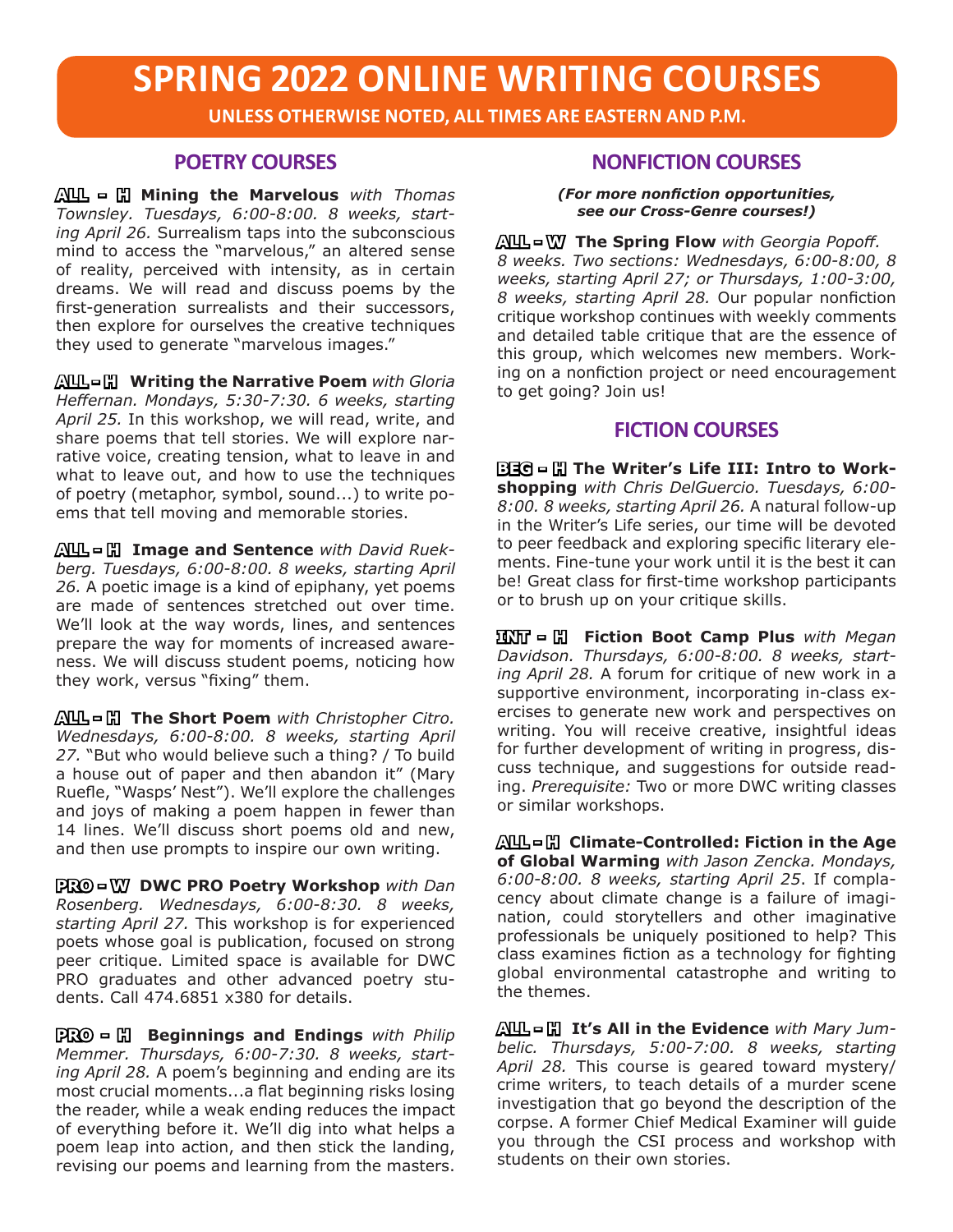# **MORE SPRING 2022 ONLINE WRITING COURSES**

### **DRAMATIC WRITING**

**ALL - H The Essence of Short Plays** *with Gemma Cooper-Novack. Tuesdays, 6:00-8:00. 8 weeks, starting April 26.* What does it mean when your primary tools as a writer are dialogue and action? When your writing is "an opportunity rather than an end," as playwright Tom Stoppard said? In this class, students will use a wide range of exercises to develop short plays over the course of 8 weeks.

#### **CROSS-GENRE COURSES**

**BEG = H Setting Explored** *with Kayla Blatchley. Wednesdays, 6:00-8:00. 8 weeks, starting April 27.* Examine how writers can unlock the potential and impact of setting. From thinking of setting as character to camerawork, worldbuilding or sociology, setting is not just time and place; it evokes the lived experience of a moment. Students will analyze published stories, but primarily focus on analyzing and revising their own work.

**PRO - W After Inspiration** *with Nancy Keefe Rhodes. Mondays, 7:15-9:15. 8 weeks, starting April 25.* In this long-form prose workshop, we examine what makes for helpful critique and useful revision. New members are welcome!

**PRO - W Photo+Text/Text+Photo** *with Nancy Keefe Rhodes. Tuesdays, 7:00-9:00. 8 weeks, starting April 26*. Typically, when words and images appear together, one serves the other. Images "illustrate" text or text "captions" images. But the two can function as equals. We'll consider examples of such successful projects plus students' own work.

**ALL - H Good, Better, Best Versions** *with Keith Stahl. Mondays, 6:00-8:00 p.m. 8 weeks, starting April 25.* Read and discuss different versions of published short stories and poems by established authors, as well as students' work, in order to examine the revision/workshop process and apply new insights into our own projects.

**ALL - H Muse Writing** *with Tim McCoy. Tuesdays, 6:00-8:00 p.m. 8 weeks, starting April 26.* More than merely free-writing, "Muse Writing" attempts to move us into the dreaming part of imaginations, where the weird and often difficult material is. With free-writing as a base tool, combined with visual art, music, and other writing (and maybe some surrealist games), we will access more wild, authentic material for new work.

**INT/PRO - H Pattern, Not Formula: Your Book in 15 Beats** *with Linda Lowen. Mondays 5:00-7:00 p.m. 7 weeks, starting May 2.* Longer works (novels, memoirs) often stumble because of poor pacing and weak narrative spine. Jessica Brody's "Save the Cat Writes a Novel" (required text) offers a practical approach to structure—an 'a-ha!' moment for the stuck writer. Using Brody's book, we'll test drive our works-in-progress.

### **OTHER COURSES**

**ALL - S Spring Reading Series Book Club** *with Phil Memmer. Wednesdays, 5:00-5:50.* Each week, this book club reads and discusses the latest book by each author in our Visiting Author Reading Series. It's a great way to warm up for each week's Friday night online reading! Best of all? Book Club itself is free... you just purchase the books through the DWC, at a discount! *Please register by 4/4, so that we can mail you the necessary books!*

### **SATURDAY INTENSIVES**

**ALL - H Living the Poet's Life: A Workshop and More** *with Suzanne Cleary. Saturday, April 23 10 a.m. to 1:00 p.m.* It's one—marvelous!—thing to write a poem, but how do you keep writing poems? How do you sustain that energy? Expect keys to living your most productive poetry life, and expect to generate surprising new poems based on brief writing prompts.

**ALL - H****Mixing It Up with Dickinson** *with Terry Bohnhorst Blackhawk. Saturday, May 7, 10:00 a.m. to 12:00 p.m.* Taking "A little Madness in the Spring" as our cue, this workshop will bring us up close and personal with several of Dickinson's poems as well as art and music that the poems have inspired. Drawing on her 20 years of experience as a Dickinson "devotee," Terry Bohnhorst Blackhawk will suggest ways that diving into Dickinson can help release our own flights of imagination.

**Questions? Call us at (315) 474-6851 x380, or email dwcworkshops@ymcacny.org.**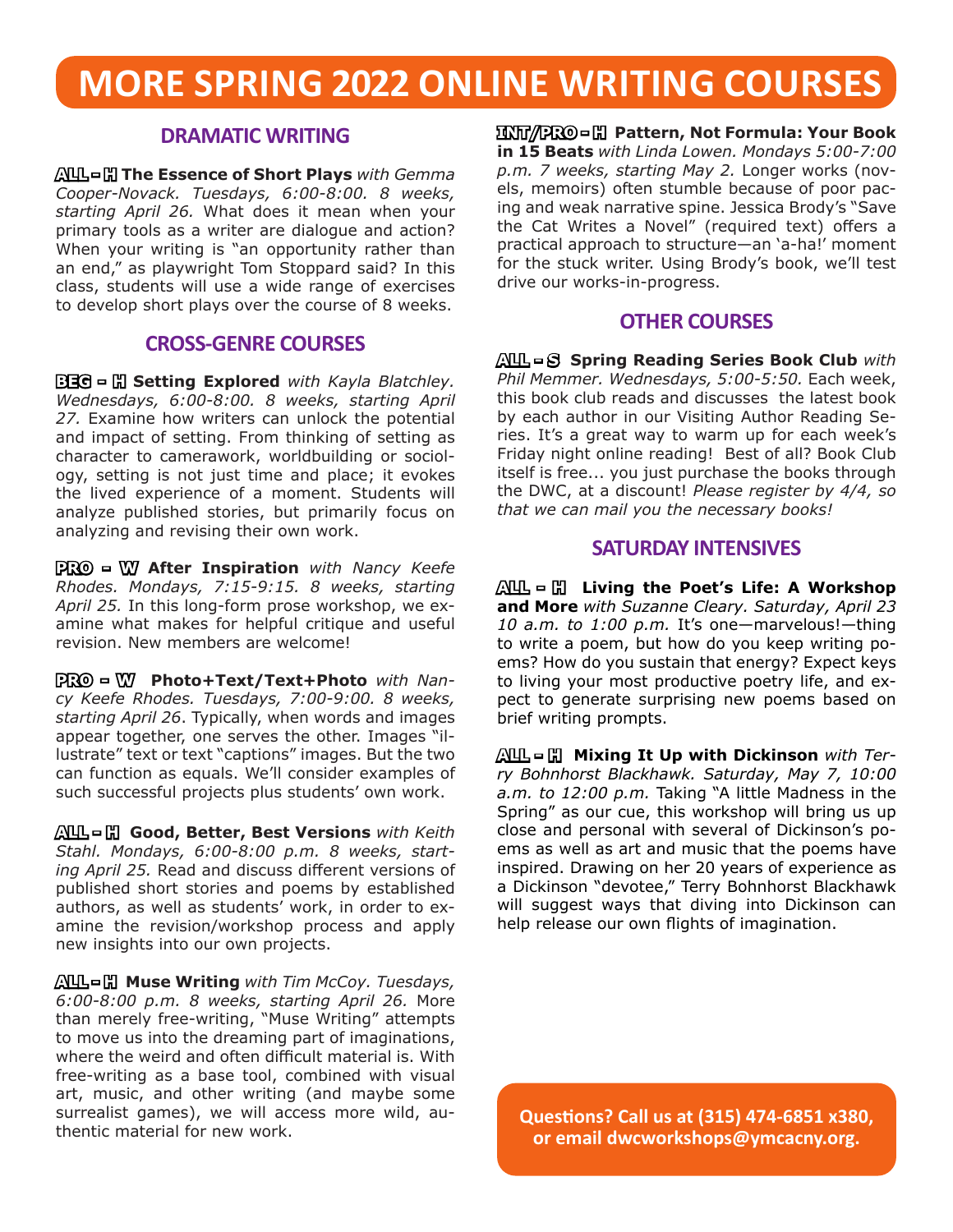# **ONLINE COURSES FOR TEENS!**

### **YOUNG AUTHORS ACADEMY**

A Saturday workshop for teens and tweens who are on fire to write! Now celebrating its 11th year. For students in grades 6-12.

### **NUMBERLESS DREAMS**

Also on Saturdays, an online writing workshop for teens with disabilities, taught by professional writers with disabilities.

### **SPEAKING OUT**

A new workshop for 9th-12th grade students who identify as LGBTQ+, and their peer allies.

**All teen programs start on Saturday, April 30, and provide opportunities for students to generate new work and receive feedback in a supportive environment.**

#### **For more information:**

Georgia Popoff dwcworkshops@ymcacny.org (315) 474-6851 x380 www.ycny.org/dwcyoung-authors-academy.html

## **THANK YOU!**

The DWC is supported in part by an award from the National Endowment for the Arts, and with public funds from the New York State Council on the Arts, a state agency, with the support of the office of the Governor and the NYS Legislature. Additional support is provided by Onondaga County, CNY Arts, and the Poetry Foundation.









## **REGISTRATION FOR YMCA OF CNY MEMBERS**

*(Y members from other YMCAs, please see instructions at the bottom of this column):*

**STEP 1: ENSURE A VALID EMAIL ADDRESS IS CON- NECTED TO YOUR YMCA OF CNY MEMBERSHIP. If you are unsure, contact Member Services.** 

**STEP 2: GO TO YMCACNY.ORG/MYACCOUNT. Under the "I Want to Set Up Online Access for My Account" box, click "Find Account." Enter your last name, DOB (mm/dd/yyyy) and zip code.**

**STEP 3: ENTER THE EMAIL ASSOCIATED WITH YOUR MEMBERSHIP. A secure link will be sent to this address prompting you to create a password.** 

**STEP 4: CHECK YOUR EMAIL. Click the link and create your password** *(must include at least 7 characters and contain at least one capital letter and one number).*

**STEP 5: GO TO YMCACNY.ORG/MYACCOUNT. Enter your email address and password in the first box, then search for programs and register online!**

**To take advantage of your free course benefit, use promo code DWCSPR22 when you regis- ter.**

**Please note that you must complete your transaction for your free course, then start a new transaction for any additional courses.**

### **REGISTRATION FOR ALL OTHER STUDENTS:**

**Register by phone with a credit card by calling (315) 474-6851 x380. If you must pay by check, please call first to reserve your place, then return your form with check payable to YMCA to:**

**The YMCA's Downtown Writers Center, 340 Montgomery St., Syracuse, NY 13202**

**Member of a YMCA other than the YMCA of Central New York? You're eligible to take a DWC workshop at the "DWC Member" rate!**

**https://ycny.org/dwc**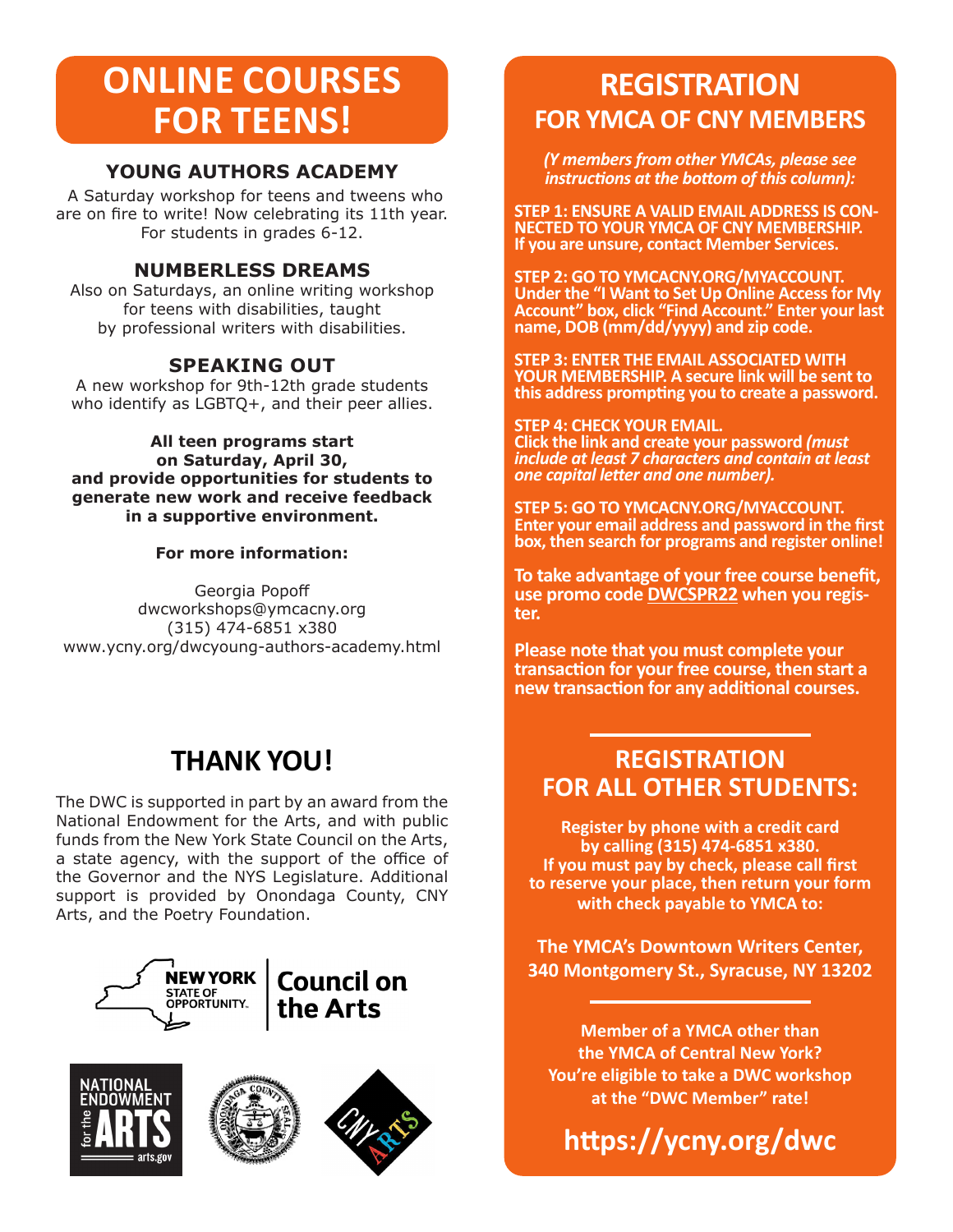### **SPRING 2022 FACULTY BIOS**

**Terry Bohnhorst Blackhawk** was founder and Executive Director (1995-2015) of Detroit's InsideOut Literary Arts Project. Terry's poetry collections include *body & field* and *Escape Artist*, winner of the John Ciardi Prize. Her most recent is *One Less River*.

**Kayla Blatchley** teaches writing at SUNY Polytechnic in Utica. Her stories have appeared in such journals as *NOON* and *Unsaid.* 

**Christopher Citro's** latest book is *If We Had a Lemon We'd Throw It and Call That the Sun* (Elixir Press, 2021), winner of the 2019 Antivenom Poetry Award. He also teaches at SUNY Oswego.

**Suzanne Cleary** is the author of four collections, most recently *Crude Angel* and *Beauty Mark.* Winner of numerous awards, including the Pushcart Prize and Paterson Award, she teaches in the MFA in Creative Writing Program at Converse College.

**Gemma Cooper-Novack's** theatrical works have been performed in Boston, Chicago, and NY. Her book of poems is *We Might as Well Be Underwater*.

**Megan Davidson** has written several published historical novels, most recently *The Thundering.*

**Chris DelGuercio's** novella is *Eden Succeeding.* His short fiction has appeared in such magazines as *Kaleidotrope* and *OG's Speculative Fiction*, and in the themed anthologies *Forbidden Speculation*  and *3 Tales of Horror.*

**Gloria Heffernan** is the author of *What the Gratitude List Said to the Bucket List,* and the chapbooks *Hail to the Symptom* and *Some of Our Parts.*

**Mary Jumbelic** is the former chief medical examiner of Onondaga County. Her memoirs have been finalists in an AARP/Huffington Post Memoir Writing Contest and the Tucson Literary Festival.

**Linda Lowen** reviews books for *Publisher's Weekly,* and local and regional theater for Syracuse. com/*The Post Standard.* Her work has appeared in *The New York Times* and *The Writer Magazine.*

**Tim McCoy** holds an MFA from Syracuse University and has had pieces published in *Interim, Ekphrasis, Stone Canoe,* and other places. He lives and teaches in the Syracuse area.

**Philip Memmer** founded the DWC in 2000. His most recent books of poems are *Pantheon* and *The Storehouses of the Snow*. He also teaches creative writing at Hamilton College.

**Georgia A. Popoff's** most recent collection of poetry, *Psychometry*, was released in 2019 by Tiger Bark Press. An editor and book coaching consultant, she is also the DWC's workshops coordinator.

**Nancy Keefe Rhodes** is a writer, editor, and curator whose work covers film and photo. She also teaches in the Transmedia film program at Syracuse University.

**Dan Rosenberg** is the author of *Bassinet* and *The Crushing Organ*, and he co-translated Miklav Komelj's *Hippodrome*. His work has won the *American Poetry Journal* Book Prize and the Omnidawn Poetry Chapbook Contest.

**David Ruekberg** has two books of poetry: *Where Is the River Called Pishon?* (Kelsay Books, 2018) and *Hour of the Green Light* (FutureCycle Press, 2021). A former high school English teacher, David teaches at Writers & Books in Rochester.

**Keith Stahl** is a graduate of the Syracuse University Creative Writing Program. His poetry collection, *From the Gunroom* (Main Street Rag Publishing), won the Joyce Carol Oates Prize. His short stories have been published in *Notre Dame Review, Southeast Review,* and other venues.

**Thomas Townsley** teaches English and Creative Writing at Mohawk Community College. His books include *Reading the Empty Page, Night Class for Insomniacs, Babel's Rebuilding,* and his most recent, *Holding a Séance with Myself.*

**Jason Zencka's** stories appear in *One Story, Image Journal, Great River Review,* and *Juxtaprose.*  His story "Catacombs" opens the 2018 Pushcart Prize anthology.

### **YOUR SUPPORT MATTERS!**

**The YMCA's Downtown Writers Center relies on the donations of our members and students to keep our programs strong. Your tax deductible donation ensures that Central New York has a strong community literary arts center at the Y!** 

**[TO GIVE, CLICK HERE!](https://app.mobilecause.com/vf/ArtsYMCA/PhilMemmer) Or text "ArtsYMCA" to 71777. We appreciate your support of our programs!**